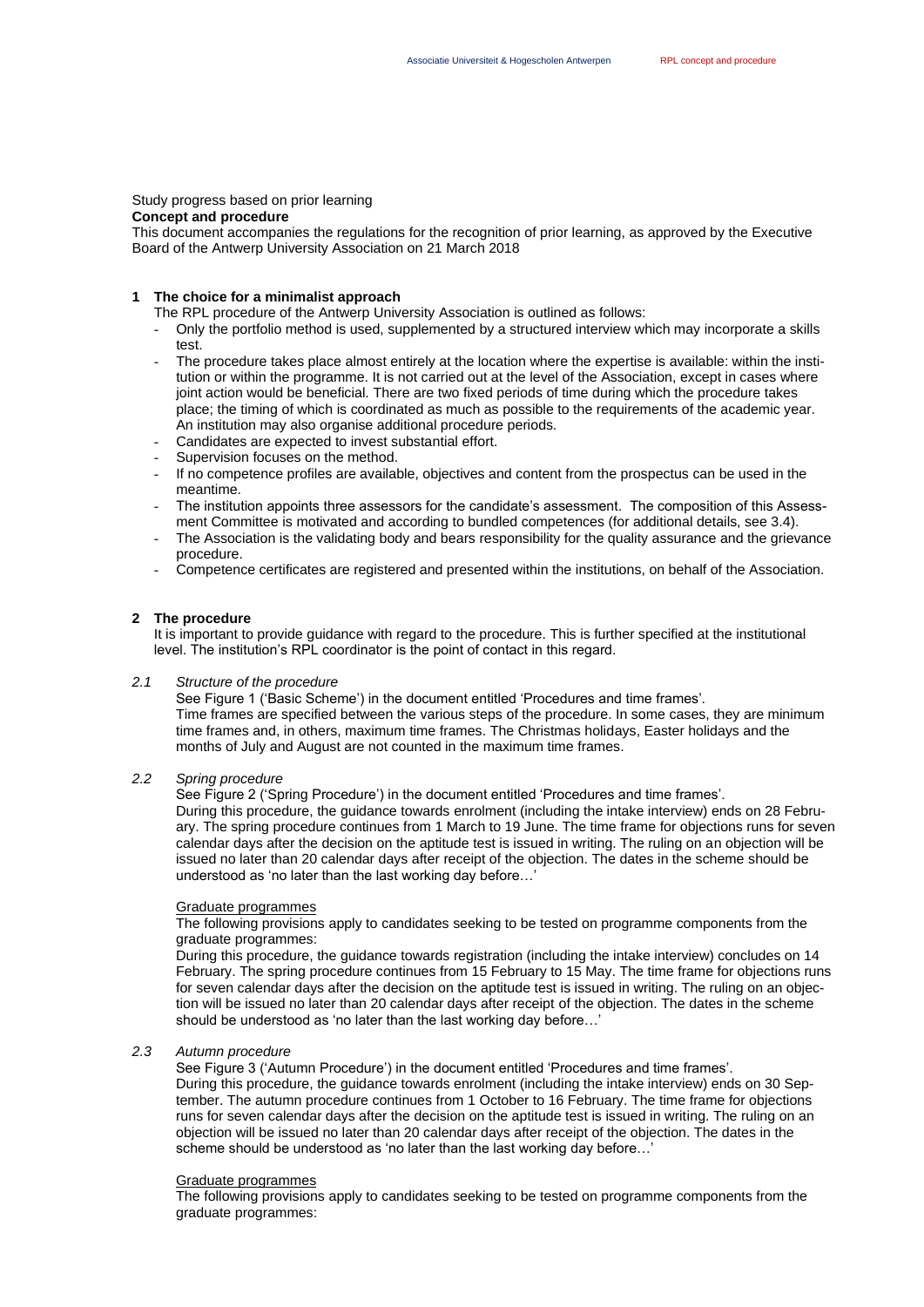During this procedure, the guidance towards enrolment (including the intake interview) ends on 30 September. The autumn procedure continues from 1 October to 15 December. The time frame for objections runs for seven calendar days after the decision on the aptitude test is issued in writing. The ruling on an objection will be issued no later than 20 calendar days after receipt of the objection. The dates in the scheme should be understood as 'no later than the last working day before…'

# *2.4 Additional procedure*

Each institution in the Antwerp University Association may arrange one or more additional procedures. When setting up such additional procedures, the time frames described in Section 2.1 must be respected in full.

# **3 Actors**

# *3.1 Candidates*

The procedure is aimed primarily at lateral entrants who are of the opinion that they are eligible for a competence certificate, based on relevant work (or other) experience. Long before their actual enrolment for a programme, they can follow a path towards earning a competence certificate. This will leave them with sufficient time to prepare an application for exemption.

Enrolled students can also follow the procedure. To encourage them to allow sufficient time for the procedure and to prepare all of the steps thoroughly, they follow the same timing. Candidates are responsible for their portfolios.

# *3.2 The Institutional RPL Coordinator*

Only one Institutional RPL Coordinator is appointed within an institution. This Coordinator refers each candidate to a supervisor. At least once a year, a consultation is held amongst the Institutional RPL Coordinators concerning the quality assurance of the procedure. The Institutional RPL Coordinator provides feedback to the supervisors upon request. In some cases, the Institutional Coordinator may also serve as a supervisor.

# *3.3 Supervisors*

The candidate contacts the institution to arrange for an intake interview and, during the information and orientation phase, receives assistance from a supervisor, who provides information about the procedure, the method and the reference framework. As appropriate, the supervisor makes referrals to different and/or more suitable procedures.

In the acknowledgement phase, and at the initiative of the candidate, the supervisor provides advice in an individual conversation.

Proper training is provided for supervisors. They also receive a manual to support their work.

#### *3.4 Assessors*

Three assessors are assigned to work with each file. The three assessors together constitute the Assessment Committee, which decides by majority vote to determine the competences that are to be recognised. The three assessors appoint from amongst themselves a chair, who will sign the necessary documents on behalf of the Assessment Committee.

- At least one assessor must be well familiar with the portfolio method.
- At least one assessor must have a thorough, comprehensive overview of the programme.
- At least one assessor must have completed the assessors' training.
- At least one assessor must be from outside the department or the teaching group (university colleges) or the faculty (university) in which the aptitude test is administered. This assessor should ideally be from or have a strong relationship with the professional field. Having an assessor from the field is helpful in several respects, including assisting in arriving at the proper estimation of professional experience.

Argumentation for the composition of the Assessment Committee is presented to the validating body. Proper training is provided for assessors. They also receive a manual to support their work. In addition, these assessors make reports in the interest of quality assurance.

# *3.5 Institution of higher education*

The choice to have this procedure take place at the level of the institution was based primarily on the desire to minimise the distance between the parties involved in the procedure. In practice, the procedure usually takes place at the level of a faculty, department, teaching group or programme. Echelons below the programme are excluded.

The actual organisation is carried out almost entirely within the institution: contact with the candidate, organisation of supervision, assessment and recognition. To a large extent, the institution does this on behalf of the Association.

The independence of the supervisors and the assessors is safeguarded by the institution. For example, a supervisor may not be involved in the assessment, and an assessor may not be involved in the supervision.

# *3.6 The Association*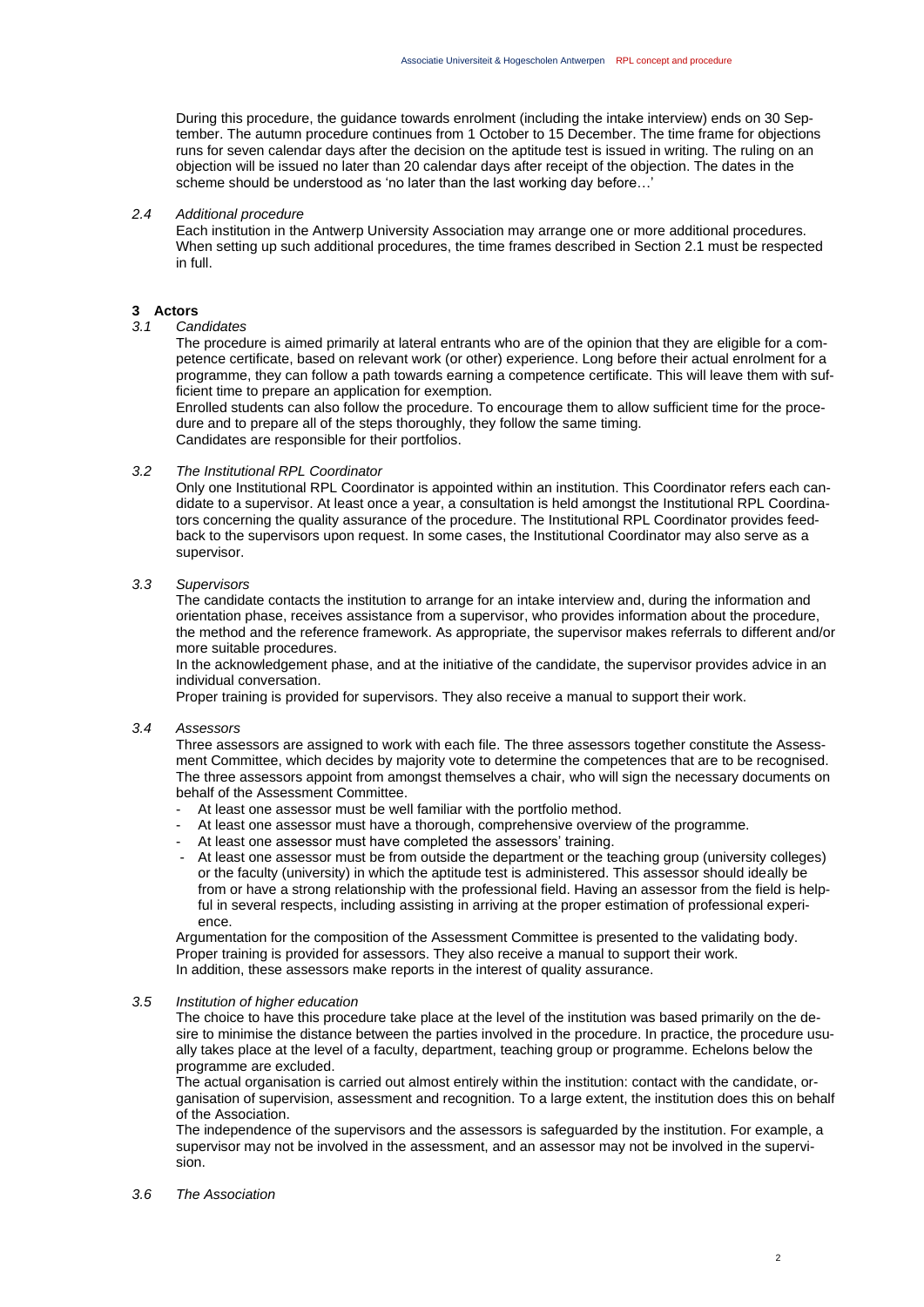As the validating body, the Association bears ultimate responsibility for the procedure as a whole. The Association ensures that the institutions abide by the agreements, that registration is carried out with care, that the competence certificates are in conformity, that the supervisors issue a report and that regular consultation is held between the Institutional RPL Coordinators, assessors and other relevant parties. The Association also provides the training for supervisors and assessors.

Clear procedures are agreed within the Association in order to safeguard the quality guarantees. For example, one important criterion is that every candidate is treated equally in the procedure, regardless of institution, faculty, department, teaching group or programme.

# **4 Phases and periods**

Several phases are distinguished within the procedure. In order to keep the procedure manageable, the project group has chosen to offer the procedure twice each year, linking each phase to a specific period in the academic year: the spring procedure and the autumn procedure.

In addition, an institution may organise one or more additional procedures in order to meet specific needs or to account for differences in the organisation of education within particular programmes, departments, teaching groups or faculties.

The timing of the procedures must follow the minimum and maximum periods, as included in the document entitled 'Procedures and time frames'. This timing of RPL procedures relating to graduate programmes differs from the timing of those relating to Bachelor and Master programmes.

# *4.0 Guidance*

The reception of candidates and the provision of general information about the procedure takes place in advance, throughout the entire academic year. All information concerning the RPL procedure is available on the Association's website [www.auha.be/RPL.](http://www.auha.be/RPL) All of the documents included on the website apply to all institutions of the Association.

In order to ensure that candidates are on the right track, the institutions can refer to the Association's website.

# *4.1 Information and orientation*

After requesting and studying the information, the candidate contacts the RPL supervisor to request an intake interview at least four weeks prior to the conclusion of the enrolment procedure. This guarantees that there will be time for a thorough, comprehensive approach to the procedure. The candidate will also be registered during this intake interview. Thereafter, the candidate can complete the application. Candidates who do not meet the general or exceptional conditions for admission to higher education will not be admitted to the RPL procedure.

This phase concludes with definitive enrolment in the procedure and payment of the administrative fees and examination expenses.

#### Bachelor and Master programmes

If a candidate wishes to have competences tested on programme components from the Bachelor or Master programmes, the following deadlines apply for enrolment and payment:

- For the spring procedure, before 1 March (in this procedure, the candidate must submit the request for the intake interview before 1 February)
- For the autumn procedure, before 1 October (in this procedure, the candidate must submit the request for the intake interview before 1 September)

# Graduate programmes

If a candidate wishes to have competences tested on programme components from the graduate programmes, the following deadlines apply for enrolment and payment:

- For the spring procedure, before 15 February (in this procedure, the candidate must submit the request for the intake interview before 22 January)
- For the autumn procedure, before 1 October (in this procedure, the candidate must submit the request for the intake interview before 8 September)

# *4.2 Acknowledgement of prior learning*

In this phase, the candidate selects the competences for which recognition is to be requested. The candidate prepares the portfolio with documents, testimonies, reflection and other elements, in accordance with the portfolio assignment. The candidate submits the portfolio to the supervisor before the deadline.

#### Bachelor and Master programmes

At least four weeks are allowed, in order to ensure that this task is prepared at the proper depth. During this period, and no later than two weeks before the submission deadline for the portfolio, the candidate will have the opportunity to receive assistance/guidance from the RPL supervisor with regard to the formatting of the portfolio. The initiative is to be taken by the candidate, at least four weeks before the submission deadline. The timing included in this procedure guarantees that the candidate will have at least two weeks to complete the portfolio properly after receiving assistance/guidance.

The deadlines for requesting individual guidance in the formatting of the portfolio are as follows:

- For the spring procedure: 15 March, with guidance before 15 April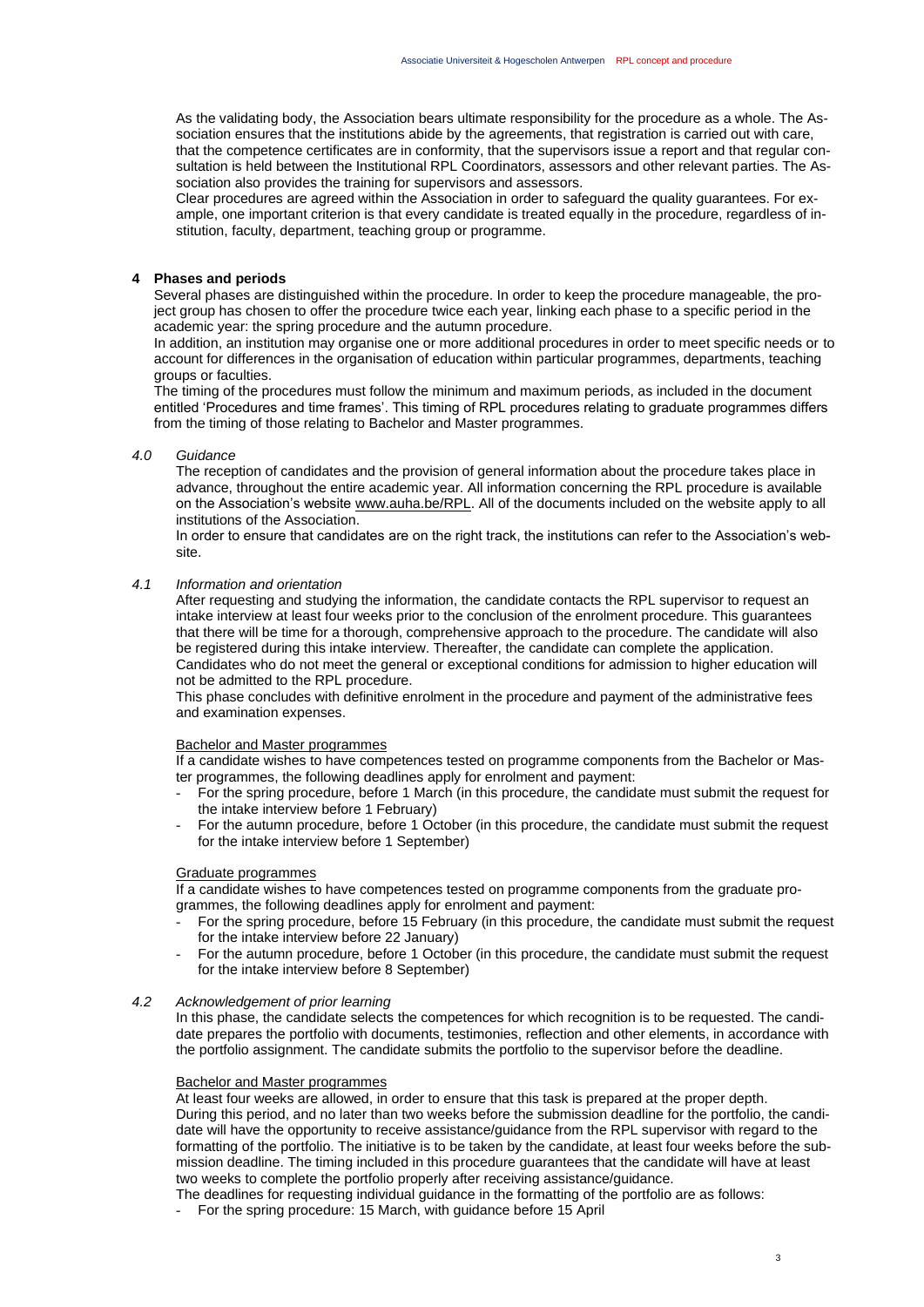- For the autumn procedure: 15 October, with guidance before 15 November.
- The submission deadlines for the portfolio are as follows:
- For the spring procedure: 1 May
- For the autumn procedure: 1 December

Candidates who have not paid for the procedure (cf. Section 4.1) will not be entitled to individual assistance and will not be admitted to the assessment interview.

# Graduate programmes

The duration of this phase, in which candidates create and deliver their portfolios, is no more than four weeks.

During this period, the candidate will have the opportunity to receive assistance/guidance from the RPL supervisor with regard to the formatting of the portfolio. The candidate must request this one-time assistance, making an appointment at the time of enrolment.

Candidates who have not paid for the procedure (cf. Section 4.1) will not be entitled to individual assistance and will not be admitted to the assessment interview.

#### *4.3 Assessment*

After reviewing the application and the portfolio, the Assessment Committee may require a skills test prior to or in connection with the assessment interview.

The candidate will be invited for an assessment interview. This interview takes place in the form of a criterion-based interview. At least two weeks before this assessment interview, the candidate will be notified of the location, date and time of the assessment interview and, if applicable, the skills test. The Assessment Committee conducts the assessment interview and, if applicable, assesses the skills test. The Assessment Committee formulates a decision, supported by argumentation, and makes it known to the candidate.

# Bachelor and Master programmes

The deadline for the Assessment Committee's decision is as follows:

- For the spring procedure: 4 June
- For the autumn procedure: 30 January

# Graduate programmes

The deadline for the assessment committee's decision is as follows:

- For the spring procedure: 30 April
- For the autumn procedure: 30 November

# *4.4 Recognition of prior learning*

Formal recognition takes place through the registration and presentation of the decision on the competence procedure and a competence certificate.

#### Bachelor and Master programmes

The deadline for the presentation of the decision on the competence procedure and a competence certificate is as follows:

- For the spring procedure: 18 June
- For the autumn procedure: 15 February

#### Graduate programmes

Formal recognition takes place through the registration and presentation of the decision on the competence procedure and a competence certificate.

- For the spring procedure: 14 May
- For the autumn procedure: 14 December

# *4.5 Objection to the decision of the Assessment Committee*

Candidates are provided with the opportunity to launch an objection procedure within the seven calendar days following the receipt of the decision on the aptitude test.

The processing of the objection procedure can last up to a maximum of 20 calendar days, including notification.

# *4.6 Closing the procedure*

The file is closed and archived.

A candidate may conclude the process at any time by sending written notification to the Institutional RPL **Coordinator** 

If a candidate does not adhere to the time frames and/or agreements specified in the regulations with regard to registration, payment, submission of the portfolio or the assessment interview, the procedure will be closed by statute.